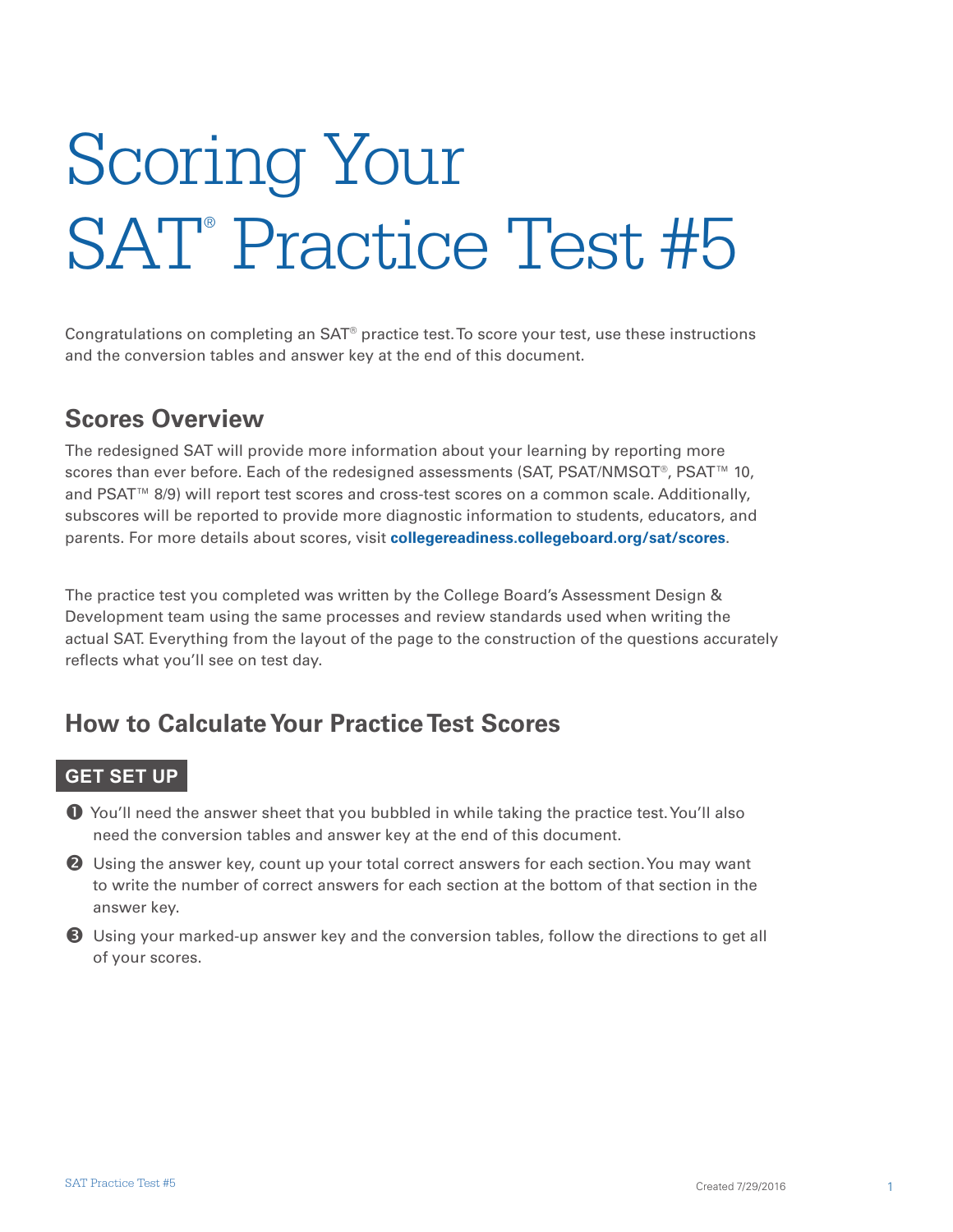### **GET SECTION AND TOTAL SCORES**

Your total score on the SAT practice test is the sum of your Evidence-Based Reading and Writing Section score and your Math Section score. To get your total score, you will convert what we call the "raw score" for each section — the number of questions you got right in that section — into the "scaled score" for that section, then calculate the total score.

#### **GET YOUR EVIDENCE-BASED READING AND WRITING SECTION SCORE**

Calculate your SAT Evidence-Based Reading and Writing Section score (it's on a scale of 200–800) by first determining your Reading Test score and your Writing and Language Test score. Here's how:

- Count the number of correct answers you got on Section 1 (the Reading Test). There is no penalty for wrong answers. The number of correct answers is your raw score.
- <sup>2</sup> Go to Raw Score Conversion Table 1: Section and Test Scores on page 7. Look in the "Raw Score" column for your raw score, and match it to the number in the "Reading Test Score" column.
- **B** Do the same with Section 2 to determine your Writing and Language Test score.
- **4** Add your Reading Test score to your Writing and Language Test score.
- **G** Multiply that number by 10. This is your Evidence-Based Reading and Writing Section score.

**EXAMPLE:** *Sofia answered 29 of the 52 questions correctly on the SAT Reading Test and 19 of the 44 questions correctly on the SAT Writing and Language Test. Using the table on page 7, she calculates that she received an SAT Reading Test score of 27 and an SAT Writing and Language Test score of 23. She adds 27 to 23 (gets 50) and then multiplies by 10 to determine her SAT Evidence-Based Reading and Writing Section score of 500.* 

#### **GET YOUR MATH SECTION SCORE**

Calculate your SAT Math Section score (it's on a scale of 200–800).

- Count the number of correct answers you got on Section 3 (Math Test No Calculator) and Section 4 (Math Test — Calculator). There is no penalty for wrong answers.
- **2** Add the number of correct answers you got on Section 3 (Math Test No Calculator) and Section 4 (Math Test — Calculator).
- **B** Use Raw Score Conversion Table 1: Section and Test Scores to turn your raw score into your Math Section score.

#### **GET YOUR TOTAL SCORE**

Add your Evidence-Based Reading and Writing Section score to your Math Section score. The result is your total score on the SAT Practice Test, on a scale of 400–1600.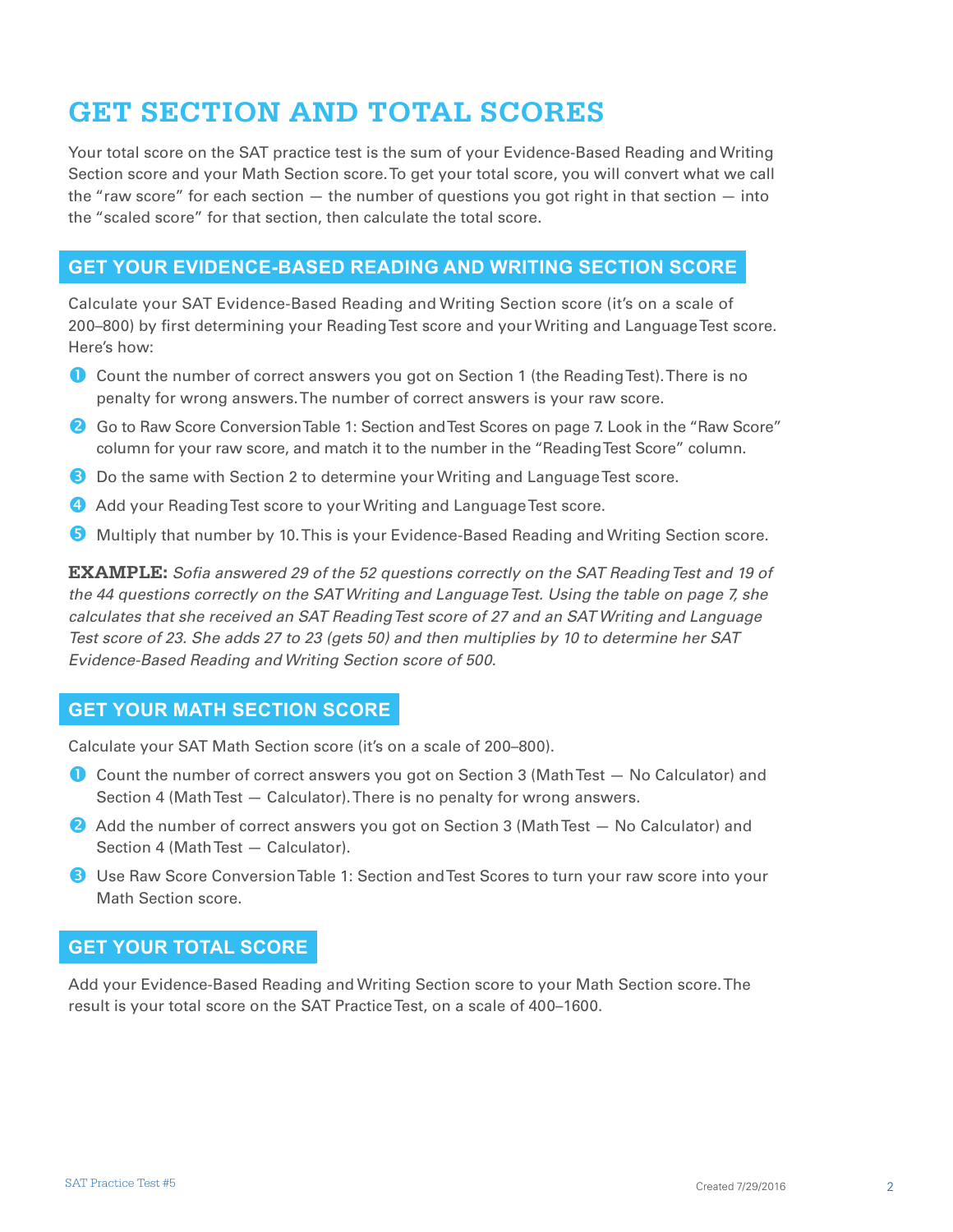#### **GET SUBSCORES**

Subscores provide more detailed information about your strengths in specific areas within literacy and math. They are reported on a scale of 1–15.

#### **HEART OF ALGEBRA**

The Heart of Algebra subscore is based on questions from the Math Test that focus on linear equations and inequalities.

- Add up your total correct answers from the following set of questions:
	- ▶ Math Test No Calculator: Questions 1; 7-8; 13; 15-18
	- ▶ Math Test Calculator: Questions 2; 4; 6; 11-13; 23-25; 28; 33

Your total correct answers from all of these questions is your raw score.

**2** Use Raw Score Conversion Table 2: Subscores on page 8 to determine your Heart of Algebra subscore.

#### **PROBLEM SOLVING AND DATA ANALYSIS**

The Problem Solving and Data Analysis subscore is based on questions from the Math Test that focus on quantitative reasoning, the interpretation and synthesis of data, and solving problems in rich and varied contexts.

- Add up your total correct answers from the following set of questions:
	- ▶ Math Test No Calculator: No Questions
	- ▶ Math Test Calculator: Questions 1; 3; 5; 7; 9; 14–18; 20; 22; 27; 31–32; 37–38

Your total correct answers from all of these questions is your raw score.

**2** Use Raw Score Conversion Table 2: Subscores to determine your Problem Solving and Data Analysis subscore.

#### **PASSPORT TO ADVANCED MATH**

The Passport to Advanced Math subscore is based on questions from the Math Test that focus on topics central to the ability of students to progress to more advanced mathematics, such as understanding the structure of expressions, reasoning with more complex equations, and interpreting and building functions.

Add up your total correct answers from the following set of questions:

- ▶ Math Test No Calculator: Questions 3-6; 9-10; 12; 14; 19
- ▶ Math Test Calculator: Questions 8: 10: 21: 26: 30: 34: 35

Your total correct answers from all of these questions is your raw score.

**2** Use Raw Score Conversion Table 2: Subscores to determine your Passport to Advanced Math subscore.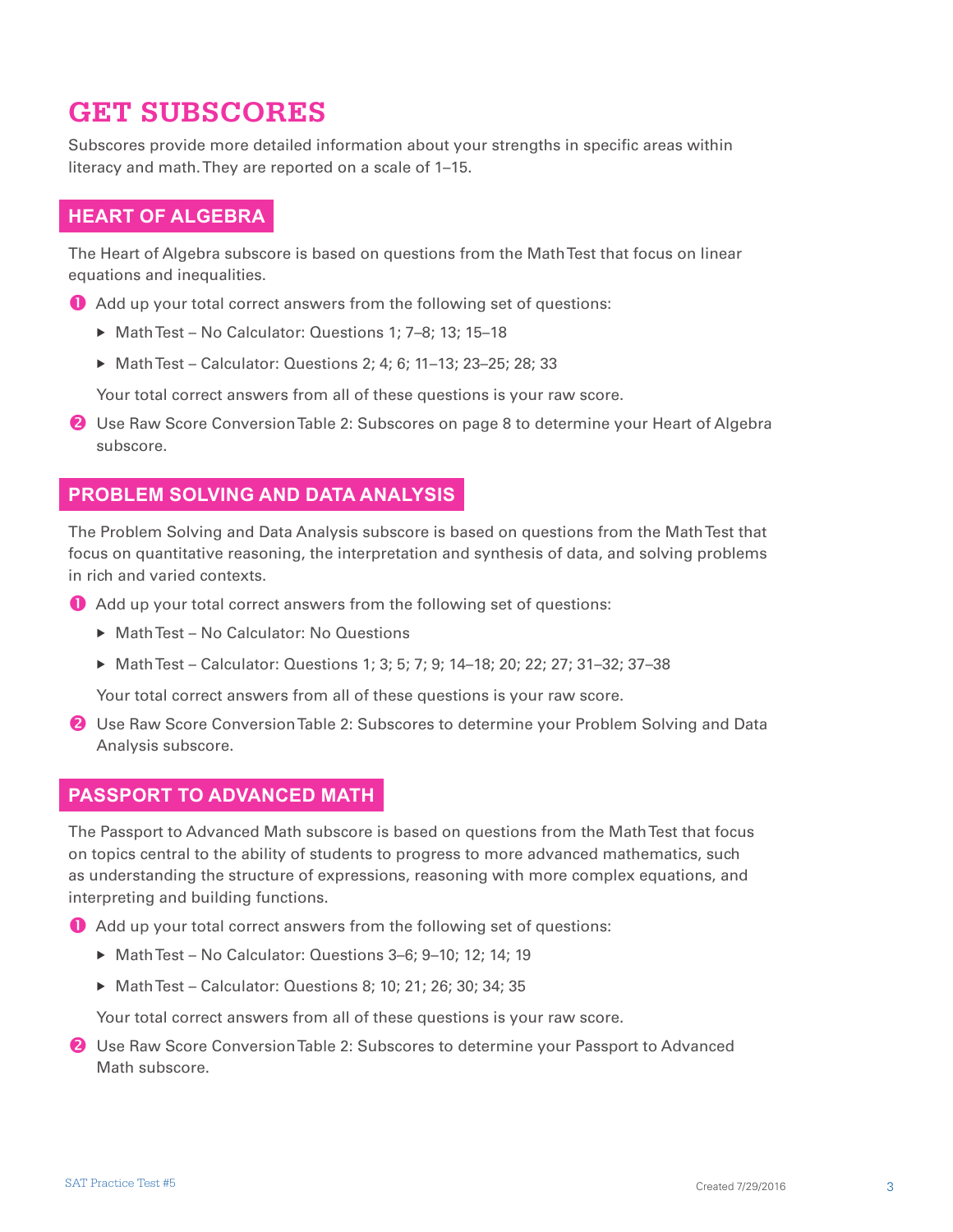#### **EXPRESSION OF IDEAS**

The Expression of Ideas subscore is based on questions from the Writing and Language Test that focus on topic development, organization, and rhetorically effective use of language.

Add up your total correct answers from the following set of questions:

 Writing and Language Test: Questions 1–3; 7–8; 10; 12–13; 16; 18–19; 22; 24–25; 27–28; 32–34; 37–39; 41; 43

Your total correct answers from all of these questions is your raw score.

Use Raw Score Conversion Table 2: Subscores to determine your Expression of Ideas subscore.

#### **STANDARD ENGLISH CONVENTIONS**

The Standard English Conventions subscore is based on questions from the Writing and Language Test that focus on sentence structure, usage, and punctuation.

- Add up your total correct answers from the following set of questions:
	- Writing and Language Test: Questions 4–6; 9; 11; 14–15; 17; 20–21; 23; 26; 29–31; 35–36; 40; 42; 44

Your total correct answers from all of these questions is your raw score.

**2** Use Raw Score Conversion Table 2: Subscores to determine your Standard English Conventions subscore.

#### **WORDS IN CONTEXT**

The Words in Context subscore is based on questions from both the Reading Test and the Writing and Language Test that address word/phrase meaning in context and rhetorical word choice.

- Add up your total correct answers from the following set of questions:
	- ▶ Reading Test: Questions 7; 10; 14-15; 22; 29; 37-38; 44; 47
	- Writing and Language Test: Questions 2; 10; 13; 18; 22; 24; 37; 39

Your total correct answers from all of these questions is your raw score.

**2** Use Raw Score Conversion Table 2: Subscores to determine your Words in Context subscore.

#### **COMMAND OF EVIDENCE**

The Command of Evidence subscore is based on questions from both the Reading Test and the Writing and Language Test that ask you to interpret and use evidence found in a wide range of passages and informational graphics, such as graphs, tables, and charts.

Add up your total correct answers from the following set of questions:

- ▶ Reading Test: Questions 5; 9; 12; 18; 30-31; 34; 39; 43; 46
- Writing and Language Test: Questions 1; 3; 16; 19; 27; 33; 38; 41

Your total correct answers from all of these questions is your raw score.

**2** Use Raw Score Conversion Table 2: Subscores to determine your Command of Evidence subscore.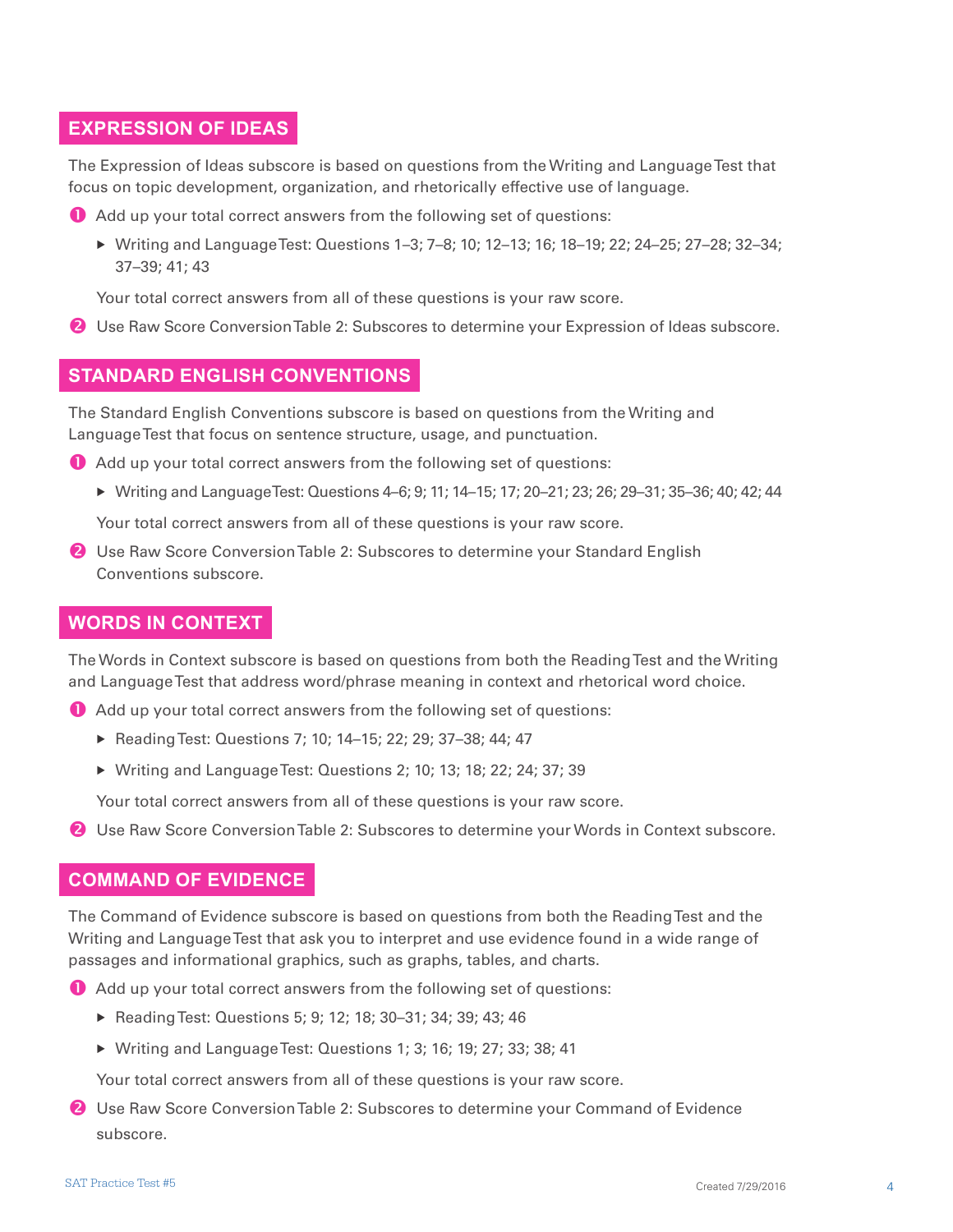### **GET CROSS-TEST SCORES**

The new SAT also reports two cross-test scores: Analysis in History/Social Studies and Analysis in Science. These scores are based on questions in the Reading, Writing and Language, and Math Tests that ask students to think analytically about texts and questions in these subject areas. Cross-test scores are reported on a scale of 10–40.

#### **ANALYSIS IN HISTORY/SOCIAL STUDIES**

- Add up your total correct answers from the following set of questions:
	- ▶ Reading Test: Questions 11-21; 32-41
	- ▶ Writing and Language Test: Questions 12-13; 16; 18; 19; 22
	- ▶ Math Test No Calculator: No Questions
	- ▶ Math Test Calculator: Questions 7; 9; 14-15; 23-25; 32

Your total correct answers from all of these questions is your raw score.

**2** Use Raw Score Conversion Table 3: Cross-Test Scores on page 9 to determine your Analysis in History/Social Studies cross-test score.

#### **ANALYSIS IN SCIENCE**

- Add up your total correct answers from the following set of questions:
	- ▶ Reading Test: Questions 22-31; 42-52
	- ▶ Writing and Language Test: Questions 1-3; 7-8; 10
	- ▶ Math Test No Calculator: Question 8
	- Math Test Calculator: Questions 5; 10; 16–18; 20; 31

Your total correct answers from all of these questions is your raw score.

**2** Use Raw Score Conversion Table 3: Cross-Test Scores on page 9 to determine your Analysis in Science cross-test score.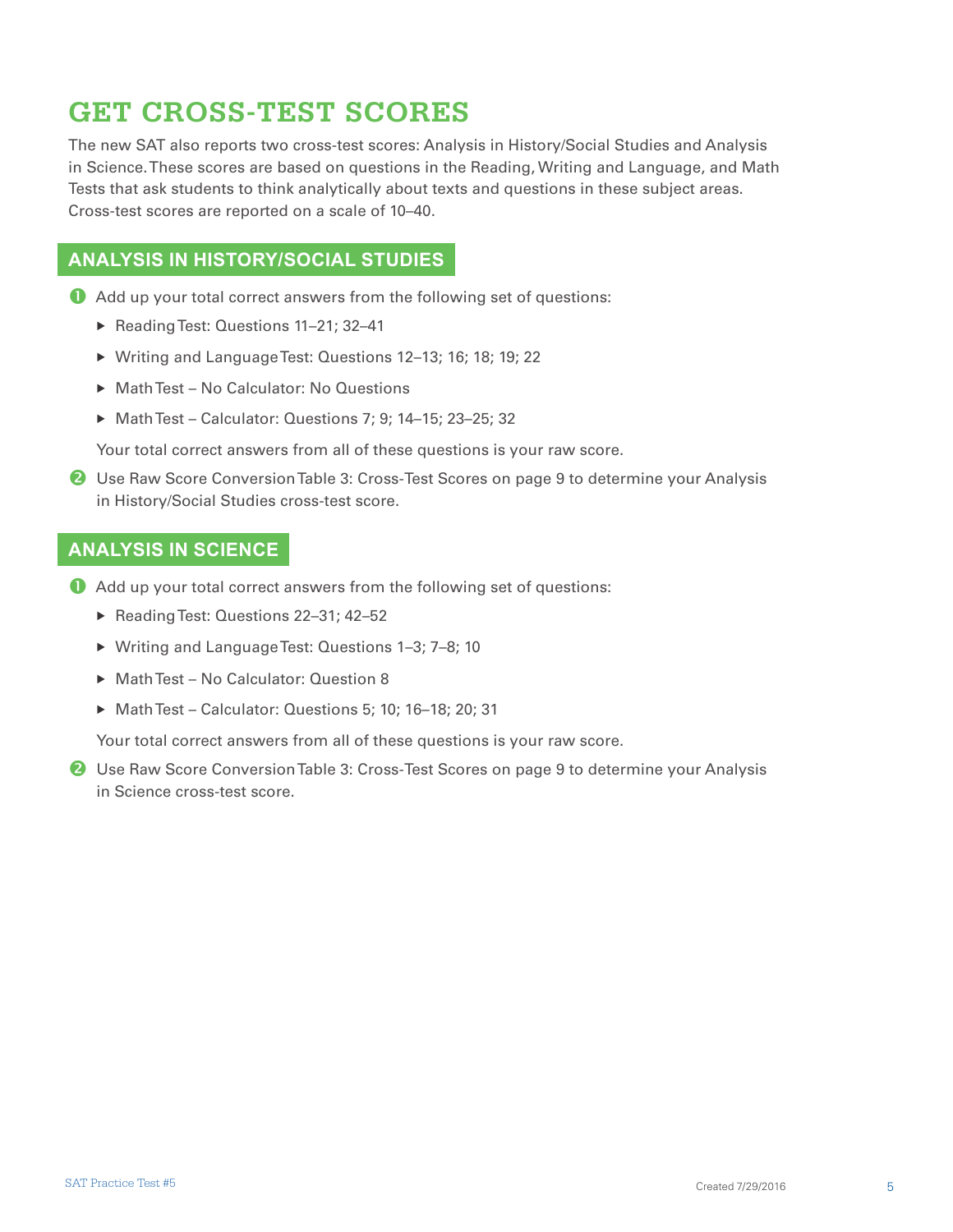#### **ANSWER KEY**

#### **Reading Test Answers**

| 1 <sub>D</sub> | 12 A | 23B  | 34 B | 45 C |
|----------------|------|------|------|------|
| 2 C            | 13 B | 24 A | 35 A | 46 B |
| 3 C            | 14 D | 25 B | 36 B | 47 A |
| 4 A            | 15 C | 26 C | 37 C | 48 C |
| 5 C            | 16 A | 27 D | 38 A | 49 C |
| 6 A            | 17 B | 28 B | 39 B | 50 A |
| 7 D            | 18 B | 29 D | 40 D | 51 A |
| 8 B            | 19 B | 30 B | 41 D | 52 B |
| 9 B            | 20 A | 31 D | 42 C |      |
| 10B            | 21 D | 32 B | 43 D |      |
| 11 B           | 22A  | 33 C | 44 D |      |

| 1 <sup>C</sup>  | 12 D           | 23 B | 34 C |
|-----------------|----------------|------|------|
| 2D              | 13 D           | 24 B | 35 B |
| 3B              | 14 A           | 25A  | 36 B |
| 4 C             | 15 B           | 26 B | 37 D |
| 5 A             | 16 C           | 27D  | 38 C |
| 6 C             | 17 C           | 28 A | 39 D |
| 7 D             | 18 A           | 29 C | 40 B |
| 8 D             | 19 D           | 30 B | 41 D |
| 9 B             | 20 D           | 31 C | 42 A |
| 10 <sup>C</sup> | $21 \text{ A}$ | 32 D | 43 A |
| 11 C            | 22 B           | 33 A | 44 C |
|                 |                |      |      |

**Writing and Language Test Answers** 

READING TEST RAW SCORE (NUMBER OF CORRECT ANSWERS)

WRITING AND LANGUAGE TEST RAW SCORE (NUMBER OF CORRECT ANSWERS)

| <b>Math Test</b>             |  |
|------------------------------|--|
| <b>No Calculator Answers</b> |  |

| 1 D | 11 C          |
|-----|---------------|
| 2A  | 12 D          |
| 3B  | 13B           |
| 4 C | 14 C          |
| 5 D | 15 D          |
| 6 A | 164           |
| 7 C | 17 6/5, 1.2   |
| 8 A | 18 21/4, 5.25 |
| 9 A | 192           |
| 10B | 20.97         |
|     |               |

**Math Test Calculator Answers** 

| 1 <sub>D</sub> | 11 $\land$      | 21A  | 31 1492               |
|----------------|-----------------|------|-----------------------|
| 2 C            | 12 <sub>D</sub> | 22 C | 32 29/3, 9.66, 9.67   |
| 3 A            | 13D             | 23 D | 33 7                  |
| 4 B            | 14 A            | 24 B | 349                   |
| 5 C            | 15 A            | 25 D | 35 13                 |
| 6 B            | 16 D            | 26 B | 36 80                 |
| 7 A            | 17 D            | 27 C | 37 43, 43.5, 44, 87/2 |
| 8 C            | 18 C            | 28 C | 38 6                  |
| 9 B            | 19 B            | 29 B |                       |
| 10A            | 20 D            | 30 B |                       |

MATH TEST NO CALCULATOR RAW SCORE (NUMBER OF CORRECT ANSWERS)

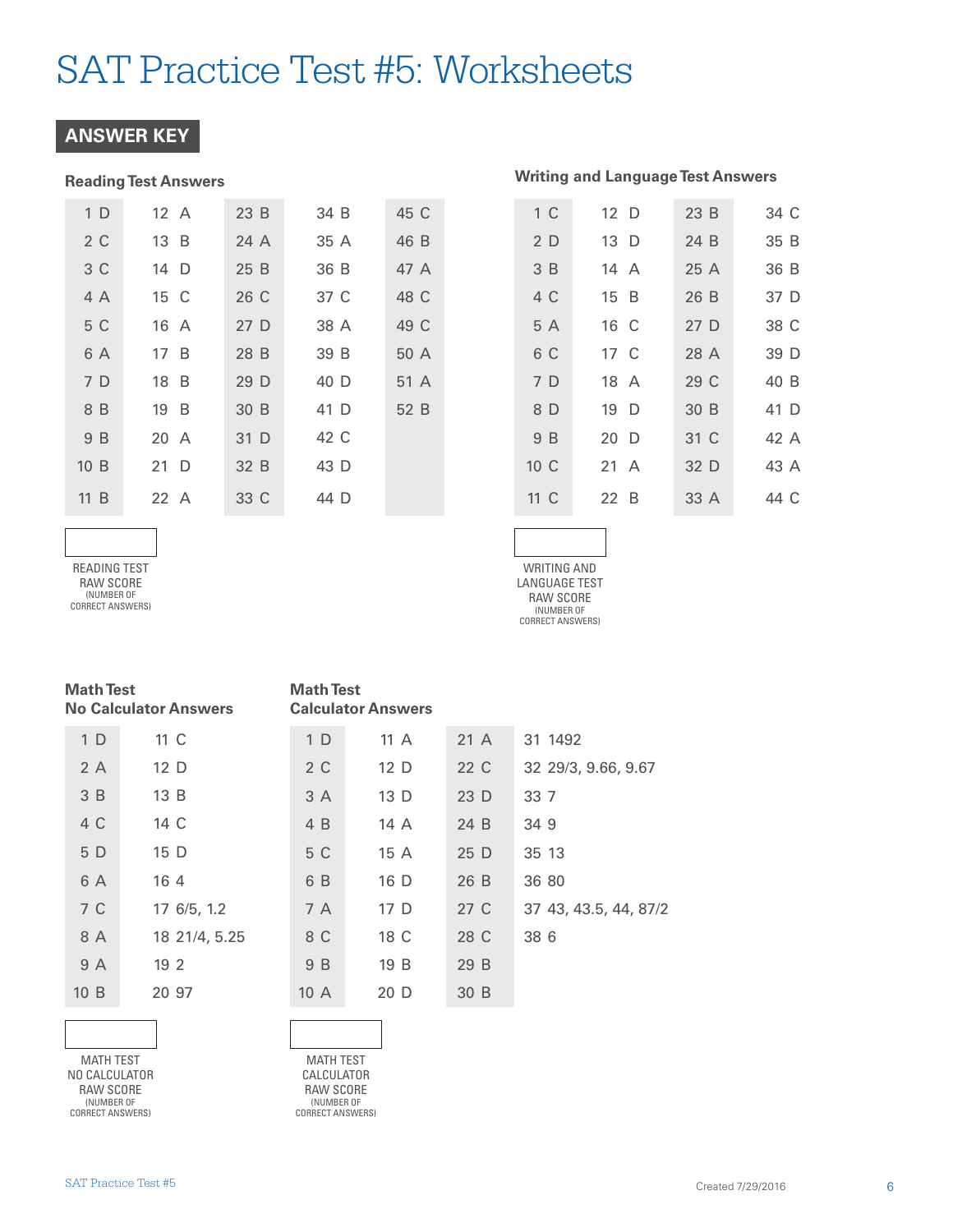#### **RAW SCORE CONVERSION TABLE 1**

#### **SECTION AND TEST SCORES**

| <b>Raw</b><br><b>Score</b><br>(# of correct<br>answers) | Math<br>Section<br>Score | Reading<br><b>Test Score</b> | Writing and<br>Language<br><b>Test Score</b> |
|---------------------------------------------------------|--------------------------|------------------------------|----------------------------------------------|
| $\bf{0}$                                                | 200                      | 10                           | 10                                           |
| 1                                                       | 200                      | 10                           | 10                                           |
| $\overline{\mathbf{2}}$                                 | 210                      | 10                           | 10                                           |
| 3                                                       | 230                      | 10                           | 10                                           |
| 4                                                       | 250                      | 11                           | 11                                           |
| 5                                                       | 260                      | 11                           | 12                                           |
| 6                                                       | 270                      | 12                           | 13                                           |
| 7                                                       | 290                      | 13                           | 13                                           |
| 8                                                       | 300                      | 14                           | 14                                           |
| 9                                                       | 320                      | 14                           | 15                                           |
| 10                                                      | 330                      | 15                           | 16                                           |
| 11                                                      | 340                      | 16                           | 16                                           |
| 12                                                      | 360                      | 16                           | 17                                           |
| 13                                                      | 370                      | 17                           | 18                                           |
| 14                                                      | 390                      | 17                           | 18                                           |
| 15                                                      | 400                      | 18                           | 19                                           |
| 16                                                      | 410                      | 18                           | 20                                           |
| 17                                                      | 420                      | 19                           | 20                                           |
| 18                                                      | 430                      | 20                           | 21                                           |
| 19                                                      | 440                      | 20                           | 22                                           |
| 20                                                      | 450                      | 21                           | 23                                           |
| 21                                                      | 460                      | 21                           | 23                                           |
| 22                                                      | 470                      | 22                           | 24                                           |
| 23                                                      | 480                      | 23                           | 25                                           |
| 24                                                      | 490                      | 23                           | 25                                           |
| 25                                                      | 500                      | 24                           | 26                                           |
| 26                                                      | 510                      | 24                           | 27                                           |
| 27                                                      | 510                      | 25                           | 28                                           |
| 28                                                      | 520                      | 25                           | 28                                           |
| 29                                                      | 530                      | 26                           | 29                                           |

| <b>Raw</b><br><b>Score</b><br>(# of correct<br>answers) | Math<br>Section<br>Score | <b>Reading Test</b><br>Score | Writing and<br>Language<br><b>Test Score</b> |  |
|---------------------------------------------------------|--------------------------|------------------------------|----------------------------------------------|--|
| 30                                                      | 540                      | 26                           | 30                                           |  |
| 31                                                      | 540                      | 27                           | 30                                           |  |
| 32                                                      | 550                      | 28                           | 31                                           |  |
| 33                                                      | 560                      | 28                           | 32                                           |  |
| 34                                                      | 570                      | 29                           | 32                                           |  |
| 35                                                      | 580                      | 29                           | 33                                           |  |
| 36                                                      | 590                      | 29                           | 34                                           |  |
| 37                                                      | 600                      | 30                           | 34                                           |  |
| 38                                                      | 600                      | 30                           | 35                                           |  |
| 39                                                      | 610                      | 31                           | 36                                           |  |
| 40                                                      | 620                      | 31                           | 37                                           |  |
| 41                                                      | 630                      | 32                           | 38                                           |  |
| 42                                                      | 640                      | 32                           | 39                                           |  |
| 43                                                      | 650                      | 33                           | 40                                           |  |
| 44                                                      | 660                      | 33                           | 40                                           |  |
| 45                                                      | 660                      | 34                           |                                              |  |
| 46                                                      | 670                      | 35                           |                                              |  |
| 47                                                      | 680                      | 35                           |                                              |  |
| 48                                                      | 690                      | 36                           |                                              |  |
| 49                                                      | 700                      | 37                           |                                              |  |
| 50                                                      | 710                      | 37                           |                                              |  |
| 51                                                      | 710                      | 39                           |                                              |  |
| 52                                                      | 720                      | 40                           |                                              |  |
| 53                                                      | 730                      |                              |                                              |  |
| 54                                                      | 750                      |                              |                                              |  |
| 55                                                      | 760                      |                              |                                              |  |
| 56                                                      | 770                      |                              |                                              |  |
| 57                                                      | 790                      |                              |                                              |  |
| 58                                                      | 800                      |                              |                                              |  |

#### **CONVERSION EQUATION 1**

#### **SECTION AND TEST SCORES**

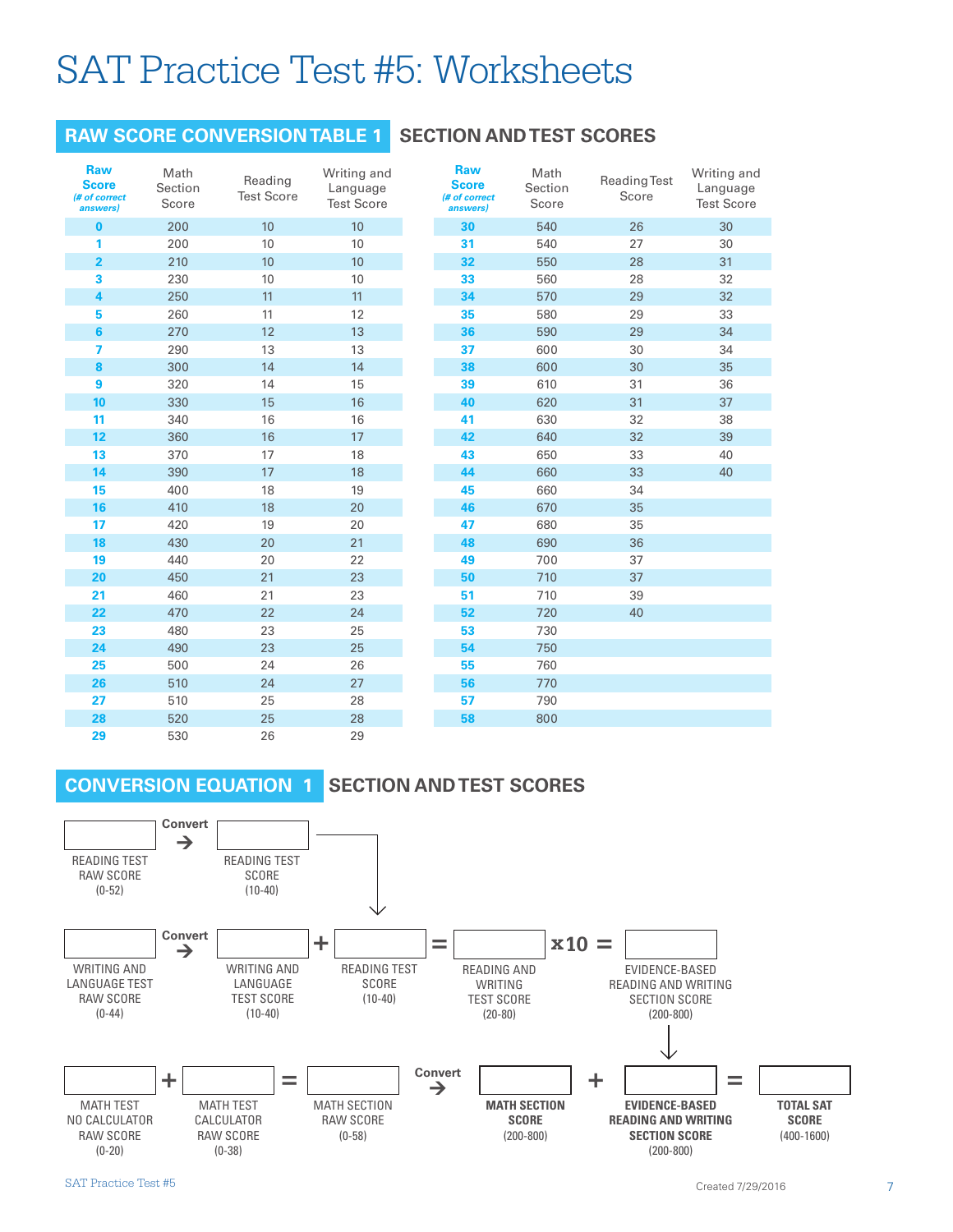#### **RAW SCORE CONVERSION TABLE 2 SUBSCORES**

| Raw<br><b>Score</b><br>(# of correct<br>answers) | Expression<br>of Ideas | Standard<br>English<br>Conventions | Heart of<br>Algebra | Problem<br>Solving and<br>Data Analysis | Passport to<br>Advanced Math | Words in<br>Context | Command of<br>Evidence |
|--------------------------------------------------|------------------------|------------------------------------|---------------------|-----------------------------------------|------------------------------|---------------------|------------------------|
| $\mathbf 0$                                      | $\mathbf{1}$           | $\mathbf{1}$                       | $\mathbf{1}$        | $\mathbf{1}$                            | $\mathbbm{1}$                | $\mathbf{1}$        | $\mathbf{1}$           |
| 1                                                | $\mathbf{1}$           | $\mathbf{1}$                       | $\sqrt{2}$          | $\mathbf{1}$                            | $\sqrt{3}$                   | 1                   | $\overline{2}$         |
| $\overline{2}$                                   | $\mathbf{1}$           | $\mathbf{1}$                       | $\sqrt{3}$          | $\mathbf{1}$                            | $\overline{4}$               | $\mathbf{1}$        | $\sqrt{3}$             |
| 3                                                | $\overline{2}$         | $\mathbf{1}$                       | $\overline{4}$      | $\overline{2}$                          | 5                            | $\overline{2}$      | 4                      |
| 4                                                | $\mathfrak{S}$         | $2^{\circ}$                        | 5                   | $\sqrt{3}$                              | $\,6\,$                      | $\sqrt{3}$          | $\overline{4}$         |
| 5                                                | $\overline{4}$         | $\,$ 3 $\,$                        | 6                   | $\sqrt{4}$                              | $\boldsymbol{7}$             | $\overline{4}$      | 5                      |
| $6\phantom{1}$                                   | $\overline{4}$         | $\overline{4}$                     | $\overline{7}$      | $\mathbf 5$                             | $\, 8$                       | 5                   | $\,6\,$                |
| $\overline{7}$                                   | 5                      | $\overline{4}$                     | $\overline{7}$      | 6                                       | $\boldsymbol{9}$             | 6                   | $\,6$                  |
| 8                                                | 6                      | $\sqrt{5}$                         | $\,8\,$             | $\boldsymbol{7}$                        | $\,9$                        | $\overline{7}$      | $\overline{7}$         |
| $\boldsymbol{9}$                                 | 6                      | 6                                  | $\,9$               | 8                                       | 10                           | $\overline{7}$      | 8                      |
| 10 <sub>1</sub>                                  | $\overline{7}$         | $7\overline{ }$                    | $9\,$               | $\boldsymbol{9}$                        | 11                           | $\,8\,$             | $\,8\,$                |
| 11                                               | 8                      | $\overline{7}$                     | 10                  | 10                                      | 11                           | $\boldsymbol{9}$    | $\boldsymbol{9}$       |
| 12 <sub>2</sub>                                  | $\,8\,$                | $\,8\,$                            | $10\,$              | $10$                                    | $12$                         | $10\,$              | $10\,$                 |
| 13                                               | $\boldsymbol{9}$       | $\boldsymbol{9}$                   | 11                  | 11                                      | 13                           | 11                  | $10\,$                 |
| 14                                               | $\boldsymbol{9}$       | 10                                 | 11                  | 12                                      | 14                           | 11                  | 11                     |
| 15                                               | 10                     | 11                                 | 12                  | 13                                      | 14                           | 12                  | 12                     |
| 16                                               | 10                     | 12                                 | 13                  | 14                                      | 15                           | 13                  | 13                     |
| 17                                               | 11                     | 13                                 | 13                  | 15                                      |                              | 14                  | 14                     |
| 18                                               | 12                     | 14                                 | 14                  |                                         |                              | 15                  | 15                     |
| 19                                               | 12                     | 15                                 | 15                  |                                         |                              |                     |                        |
| 20                                               | 13                     | 15                                 |                     |                                         |                              |                     |                        |
| 21                                               | 14                     |                                    |                     |                                         |                              |                     |                        |
| 22                                               | 14                     |                                    |                     |                                         |                              |                     |                        |
| 23                                               | 15                     |                                    |                     |                                         |                              |                     |                        |
| 24                                               | 15                     |                                    |                     |                                         |                              |                     |                        |

#### **CONVERSION EQUATION 2 SUBSCORES**